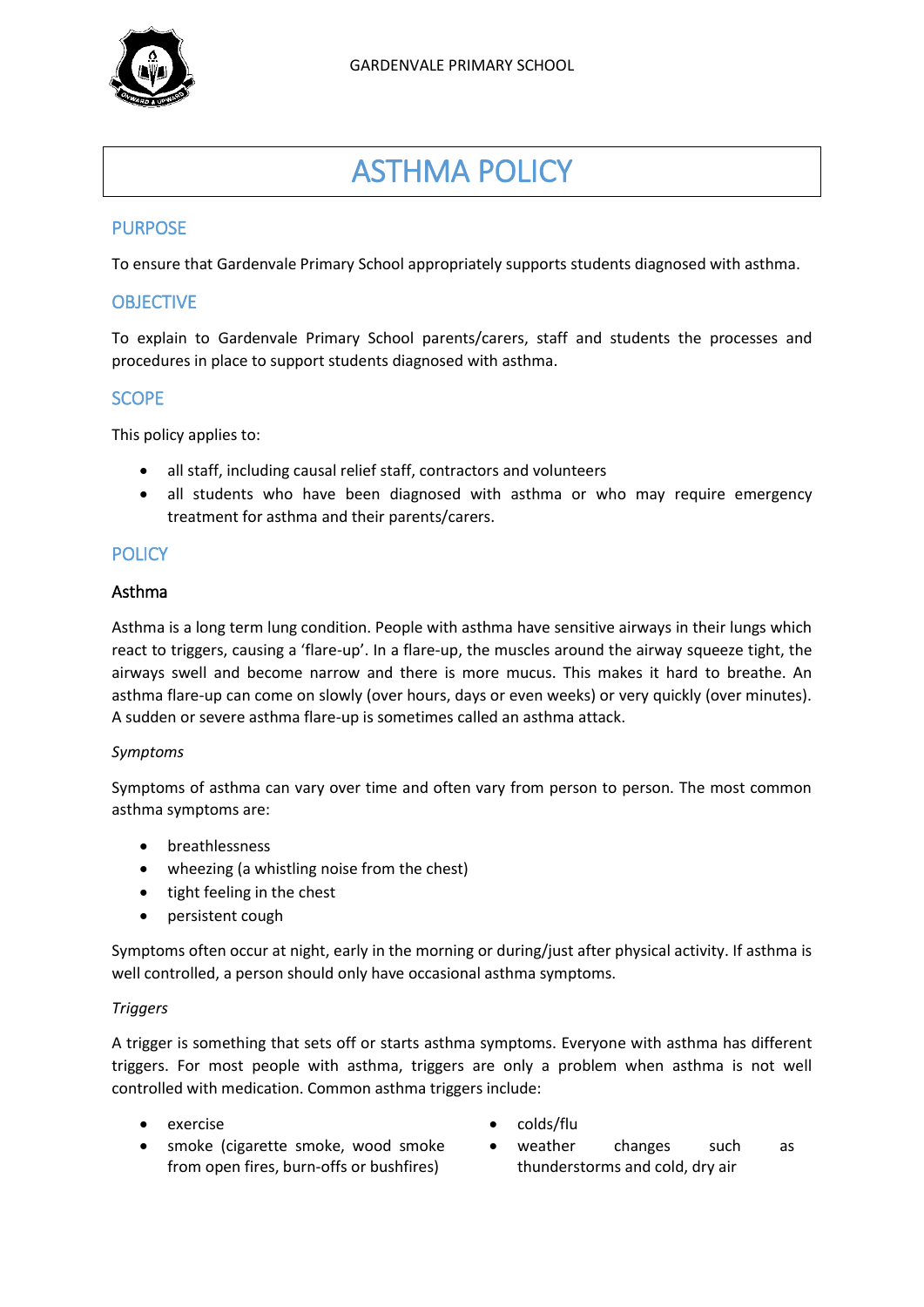

- house dust mites **moulds**
- 
- chemicals such as household cleaning products
- 
- laughter or emotions, such as stress

#### Asthma management

If a student diagnosed with asthma enrols at Gardenvale Primary School:

- 1. Parents/carers must provide the school with an [Asthma Care](http://www.education.vic.gov.au/school/principals/spag/health/Documents/AsthmaCarePlan.pdf) Plan which has been completed by the student's medical practitioner. The plan must outline:
	- the prescribed medication taken by the student and when it is to be administered, for example as a pre-medication to exercise or on a regular basis
	- emergency contact details
	- the contact details of the student's medical practitioner
	- the student's known triggers
	- the emergency procedures to be taken in the event of an asthma flare-up or attack.
- 2. Parents/carers should also provide a photo of the student to be included as part of the student's Asthma Care Plan.
- 3. Gardenvale Primary School will keep all Asthma Care Plans in the following locations:
	- Each classroom Medical Folder
	- First Aid room Junior Campus
	- Senor Campus Staffroom
	- Senior Campus Office Medical Folder
- 4. School staff may also work with parents/carers to develop a Student Health Support Plan which will include details on:
	- how the school will provide support for the student
	- identify specific strategies
	- allocate staff to assist the student

Any Student Health Support Plan will be developed in accordance with Gardenvale Primary School's Healthcare Needs Policy.

- 5. If a student diagnosed with asthma is going to attend a school camp or excursion, Gardenvale Primary School parents/carers are required to provide any updated medical information.
- 6. If a student's asthma condition or treatment requirements change, parent/carers must notify the school and provide an updated Asthma Care Plan.
- 7. School staff will work with parents/carers to review Asthma Care Plans (and Student Health Support Plans) at the beginning of the school year.

## Student asthma kit

All students diagnosed with asthma are required to have a student asthma kit with them while at school which contains:

- 
- pollens **blues animals** such as cats and dogs
	- deodorants (including perfumes, aftershaves, hair spray and aerosol deodorant sprays)
- food chemicals/additives certain medications (including aspirin and anti-inflammatories)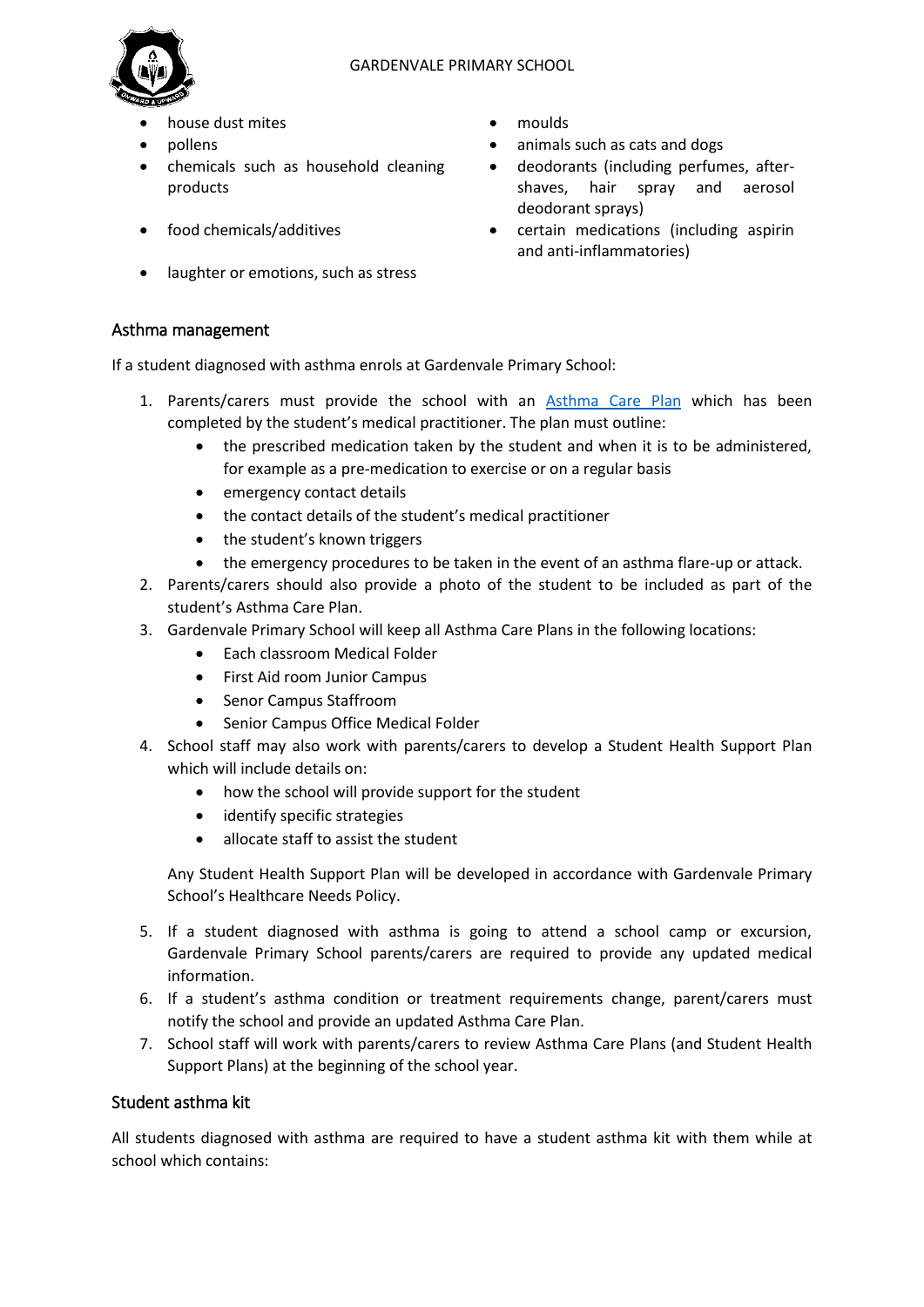#### GARDENVALE PRIMARY SCHOOL



- their own prescribed, in date reliever medication labelled with the student's name
- their spacer (if they use one)

#### Asthma emergency response plan

If a student is:

- having an asthma attack
- difficulty breathing for an unknown cause, even if they are not known to have asthma

School staff will endeavour to follow the Asthma First Aid procedures outlined in the table below. School staff may contact Triple Zero "000" at any time.

| <b>Step</b> | <b>Action</b>                                                                                |  |  |  |  |
|-------------|----------------------------------------------------------------------------------------------|--|--|--|--|
| 1.          | Sit the person upright                                                                       |  |  |  |  |
|             | Be calm and reassuring                                                                       |  |  |  |  |
|             | Do not leave them alone<br>$\bullet$                                                         |  |  |  |  |
|             | Seek assistance from another staff member or reliable student to locate the                  |  |  |  |  |
|             | student's reliever, the Asthma Emergency Kit and the student's Asthma Care                   |  |  |  |  |
|             | Plan (if available).                                                                         |  |  |  |  |
|             | If the student's action plan is not immediately available, use the Asthma First<br>$\bullet$ |  |  |  |  |
|             | Aid as described in Steps 2 to 5.                                                            |  |  |  |  |
| 2.          | Give 4 separate puffs of blue or blue/grey reliever puffer:                                  |  |  |  |  |
|             | Shake the puffer<br>$\bullet$                                                                |  |  |  |  |
|             | Use a spacer if you have one<br>$\bullet$                                                    |  |  |  |  |
|             | Put 1 puff into the spacer<br>$\bullet$                                                      |  |  |  |  |
|             | Take 4 breaths from the spacer<br>$\bullet$                                                  |  |  |  |  |
|             | Remember - Shake, 1 puff, 4 breaths                                                          |  |  |  |  |
| 3.          | Wait 4 minutes                                                                               |  |  |  |  |
|             | If there is no improvement, give 4 more separate puffs of blue/grey reliever as<br>$\bullet$ |  |  |  |  |
|             | above                                                                                        |  |  |  |  |
|             | (or give 1 more dose of Bricanyl or Symbiocort inhaler)                                      |  |  |  |  |
| 4.          | If there is still no improvement call Triple Zero "000" and ask for an ambulance.            |  |  |  |  |
|             | Tell the operator the student is having an asthma attack                                     |  |  |  |  |
|             | Keep giving 4 separate puffs every 4 minutes until emergency assistance                      |  |  |  |  |
|             | arrives                                                                                      |  |  |  |  |
|             | (or 1 dose of Bricanyl or Symbicort every 4 minutes - up to 3 doses of Symbicort)            |  |  |  |  |
| 5.          | If asthma is relieved after administering Asthma First Aid, stop the treatment and           |  |  |  |  |
|             | observe the student. Notify the student's emergency contact person and record the            |  |  |  |  |
|             | incident                                                                                     |  |  |  |  |

Staff will call Triple Zero "000" immediately if:

- the person is not breathing
- if the person's asthma suddenly becomes worse or is not improving
- if the person is having an asthma attack and a reliever is not available
- if they are not sure if it is asthma
- if the person is known to have anaphylaxis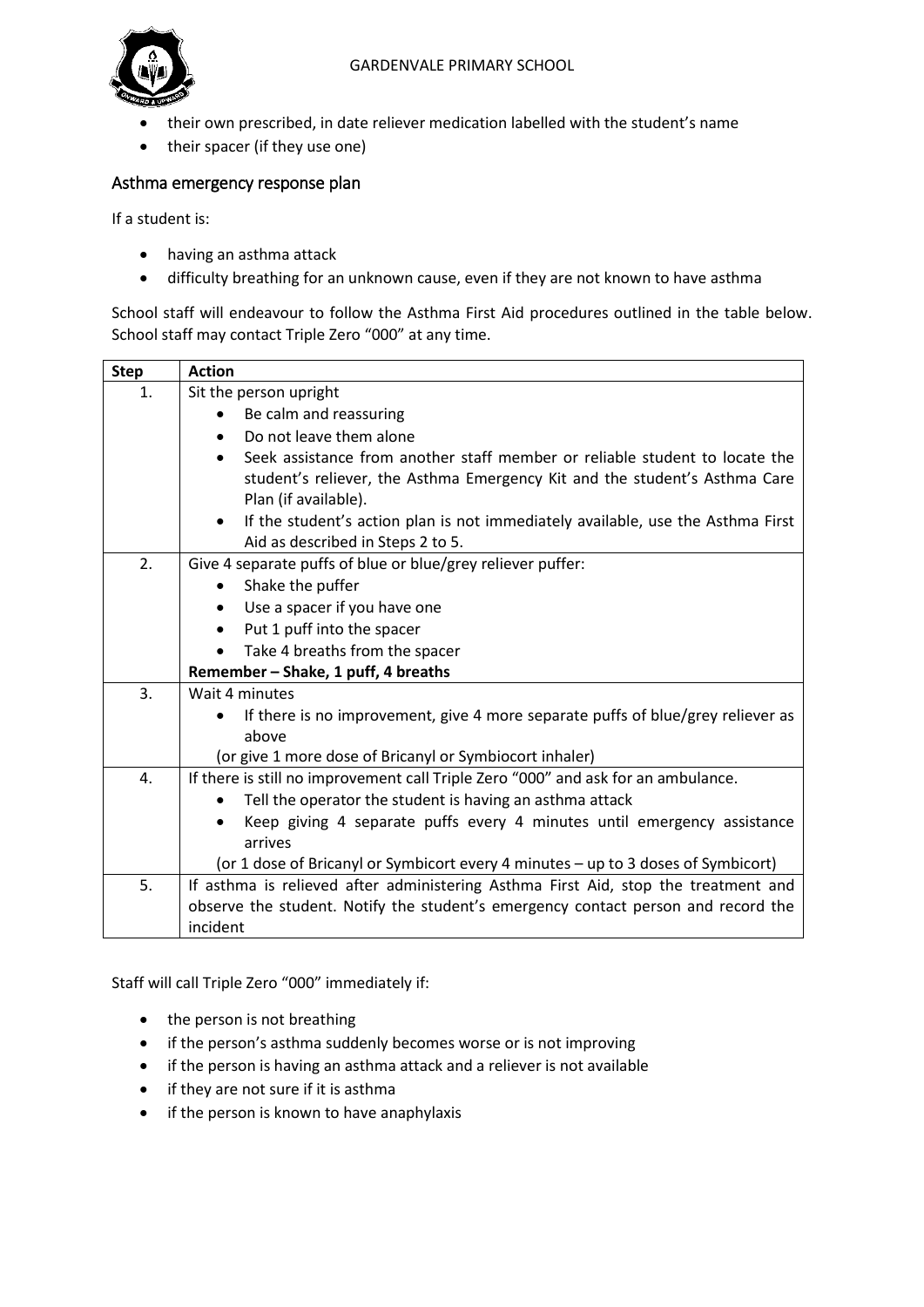

# Training for staff

Gardenvale Primary School will arrange the following asthma management training for staff:

| <b>Staff</b>                               | <b>Completed by</b>                                                                                                                                                                                                        | Course                                                                                                                        | <b>Provider</b>                                                                 | Cost                                           | <b>Valid for</b> |
|--------------------------------------------|----------------------------------------------------------------------------------------------------------------------------------------------------------------------------------------------------------------------------|-------------------------------------------------------------------------------------------------------------------------------|---------------------------------------------------------------------------------|------------------------------------------------|------------------|
| Group 1<br>General<br><b>Staff</b>         | School staff with a direct<br>teaching<br>role<br>with<br>students<br>affected<br>by<br>asthma or other school<br>directed<br>staff<br>by the<br>principal after conducting<br>a risk assessment.                          | Asthma first aid<br>management for<br>education staff<br>(non-accredited)<br>One hour face-to-<br>face or online<br>training. | The Asthma<br>Foundation of<br>Victoria                                         | Free to all<br>schools                         | 3 years          |
| Group 2<br><b>Specific</b><br><b>Staff</b> | Staff working with high<br>risk children with a<br>history of severe asthma,<br>or with direct student<br>wellbeing responsibility,<br>(including, PE/sport)<br>teachers, first aid and<br>school staff attending<br>camp) | Course in Asthma<br>Awareness<br><i>10760NAT</i><br>(accredited)                                                              | Any RTO that has<br>this<br>course<br>in.<br>of  <br>their<br>scope<br>practice | Paid by<br>Gardenvale<br><b>Primary School</b> | 3 years          |

Gardenvale Primary School will also conduct an annual briefing for staff on:

- the procedures outlined in this policy
- the causes, symptoms and treatment of asthma
- identities of the students diagnosed with asthma
- how to use a puffer and spacer
- the location of:
	- o the Asthma Emergency Kits
	- o asthma medication which has been provided by parents for student use.

Gardenvale Primary School will also provide this policy to casual relief staff and volunteers who will be working with students, and may also provide a briefing if the principal decides it is necessary depending on the nature of the work being performed.

## Asthma Emergency Kit

Gardenvale Primary School will provide and maintain at least two Asthma Emergency Kits on each campus. These Emergency Kits will be stored **in the First Aid room and the office on the Junior School Campus and in the office on the Senior School Campus.**

One will be a mobile kit for activities such as:

yard duty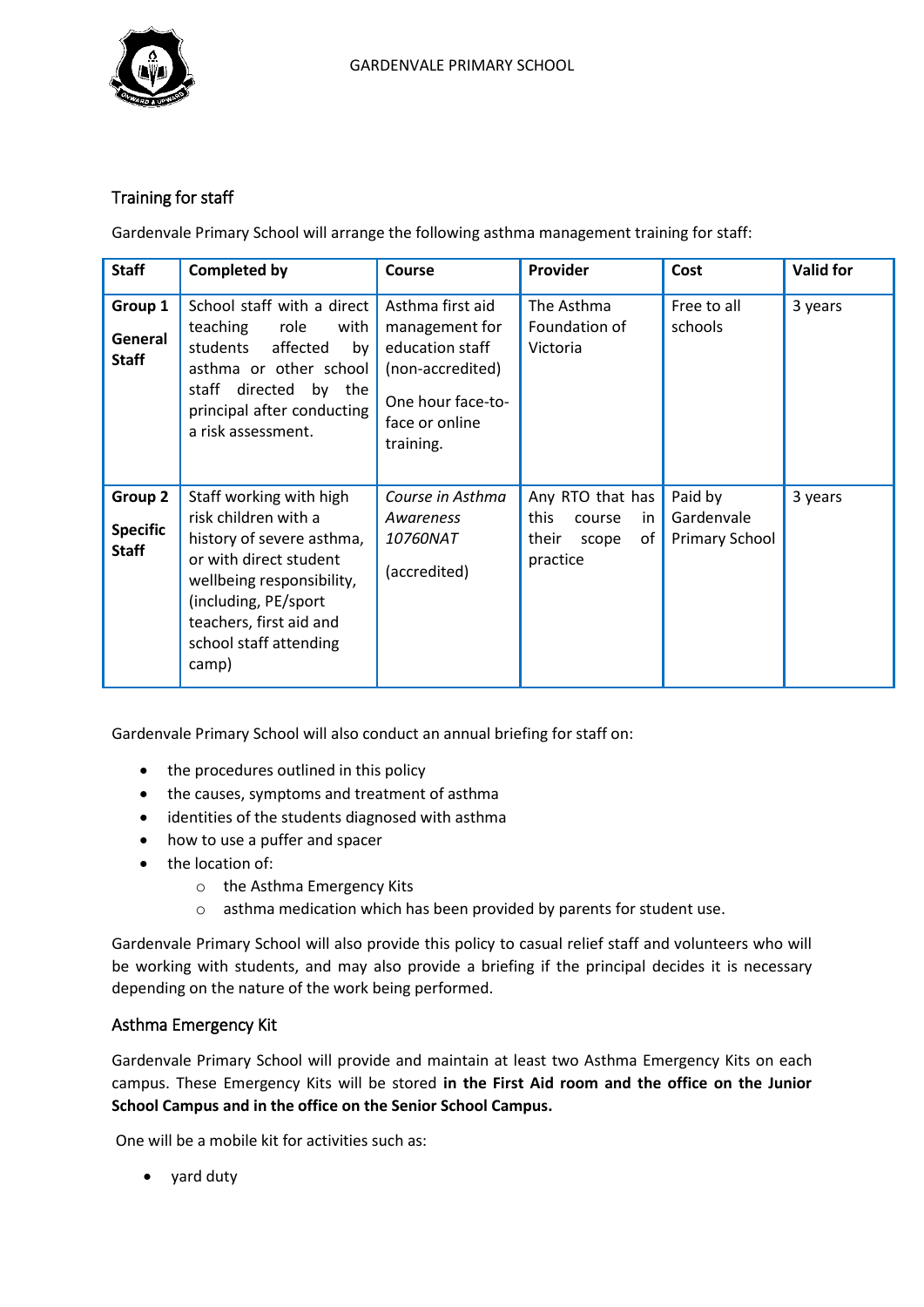

camps and excursions.

The Asthma Emergency Kit will contain:

- at least 1 blue or blue/grey reliever medication such as Airomir, Admol or Ventolin
- at least 2 spacer devices (for single person use only) to assist with effective inhalation of the blue or blue/grey reliever medication (Gardenvale Primary School will ensure spare spacers are available as replacements). Spacers will be stored in a dust proof container.
- clear written instructions on Asthma First Aid, including:
	- $\circ$  how to use the medication and spacer devices
	- o steps to be taken in treating an asthma attack
- A record sheet/log for recording the details of an asthma first aid incident, such as the number of puffs administered.

The office staff will monitor and maintain the Asthma Emergency Kits. They will:

- ensure all contents are maintained and replaced where necessary
- regularly check the expiry date on the canisters of the blue or blue/grey reliever puffers and place them if they have expired or a low on doses
- replace spacers in the Kits after each use (spacers are single-person use only)
- dispose of any previously used spaces.

The blue or blue/grey reliever medication in the Asthma Emergency Kits may be used by more than one student as long as they are used with a spacer. If the devices come into contact with someone's mouth, they will not be used again and will be replaced.

After each use of a blue or blue/grey reliever (with a spacer):

- remove the metal canister from the puffer (do not wash the canister)
- wash the plastic casing
- rinse the mouthpiece through the top and bottom under running water for at least 30 seconds
- wash the mouthpiece cover
- air dry then reassemble
- test the puffer to make sure no water remains in it, then return to the Asthma Emergency Kit.

Spacers that are used from the school's Asthma Emergency Kit will be given to the student as their personal spacer. Families will be notified and requested to pay for the replacement of the spacer.

#### Management of confidential medical information

Confidential medical information provided to Gardenvale Primary School to support a student diagnosed with asthma will be:

- recorded on the student's file
- recorded on the Compass roll as a medical alert
- recorded in the classroom's Student Medical Conditions folder
- shared with all relevant staff so that they are able to properly support students diagnosed with asthma and respond appropriately if necessary.